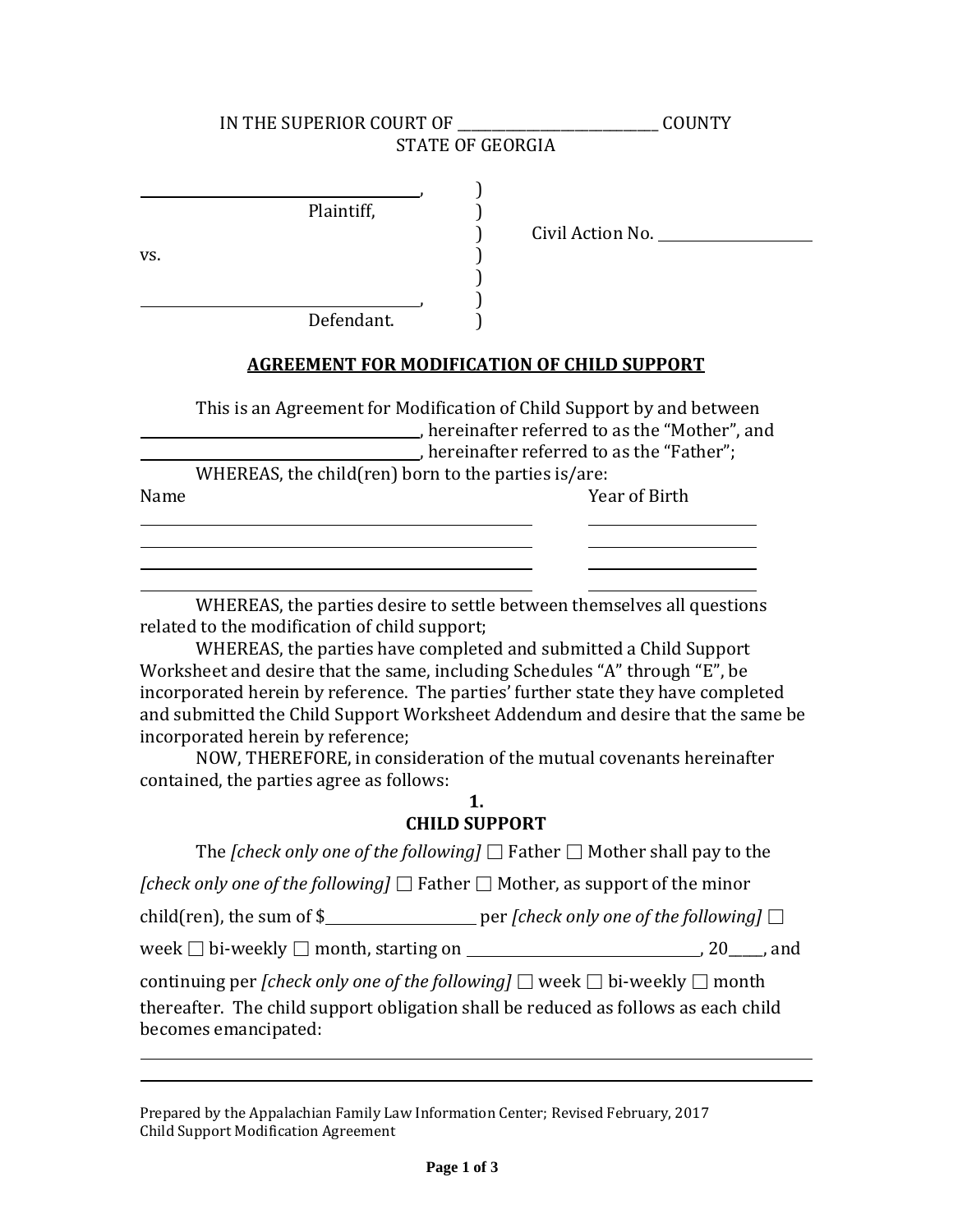## **2.**

## **CHILD SUPPORT DURING EXTENDED PERIODS OF VISITATION**

 $\Box$  In the event the child(ren) visit(s) with the non-custodial parent for one month or longer, the custodial parent shall pay to the non-custodial parent the usual amount of child support, which is \$ per *[check only one of the following*]  $\Box$  week  $\Box$  bi-weekly  $\Box$  month.

**3.**

# **CHILD SUPPORT METHOD OF PAYMENT** [**Check only one** of the following (a), (b), or (c)]

□ a) All payments of child support shall be paid directly to the *[check only one of* 

*the following*  $\Box$  Father  $\Box$  Mother at the following address:

. No Income Deduction Order will be entered into at this time. However, when ever, in violation of the terms of this Agreement, there shall have been a failure to make the support payments due hereunder so that the amount unpaid is equal to or greater than the amount payable for one (1) month, the payments required to be made may be collected by the process of continuing garnishment for support.

In the event the *[check only one of the following]* □Father □Mother fails to pay any child support obligation in this Agreement in a timely fashion on any three (3) occasions in any twelve (12) month period, the parties agree that an Income Deduction Order shall then be entered.

 $\Box$ b) All payments of child support shall be paid by the non-custodial parent's employer pursuant to an Income Deduction Order.

 $\Box$ c) All payments of child support shall be paid to Georgia Child Support Enforcement pursuant to an Income Deduction Order.

#### **4. HEALTH INSURANCE**

[**Check only (a) or (b)**, (c) and (d) are optional]

□ (a) The *[check only one of the following]* □ Father □ Mother shall maintain a policy of medical, dental, and hospitalization insurance for the benefit of the minor child(ren) for so long as the child support obligation set forth herein exists.

 $\Box$  (b) Health Insurance is not available at a reasonable cost to either party.

 $\Box$  (c) Costs not covered under the insurance policy shall be split between the parties as follows: the Father shall pay for  $\%$  of uninsured medical expenses and the Mother shall pay \_\_\_\_\_\_\_\_\_\_\_% of uninsured medical expenses.

Prepared by the Appalachian Family Law Information Center; Revised February, 2017 Child Support Modification Agreement